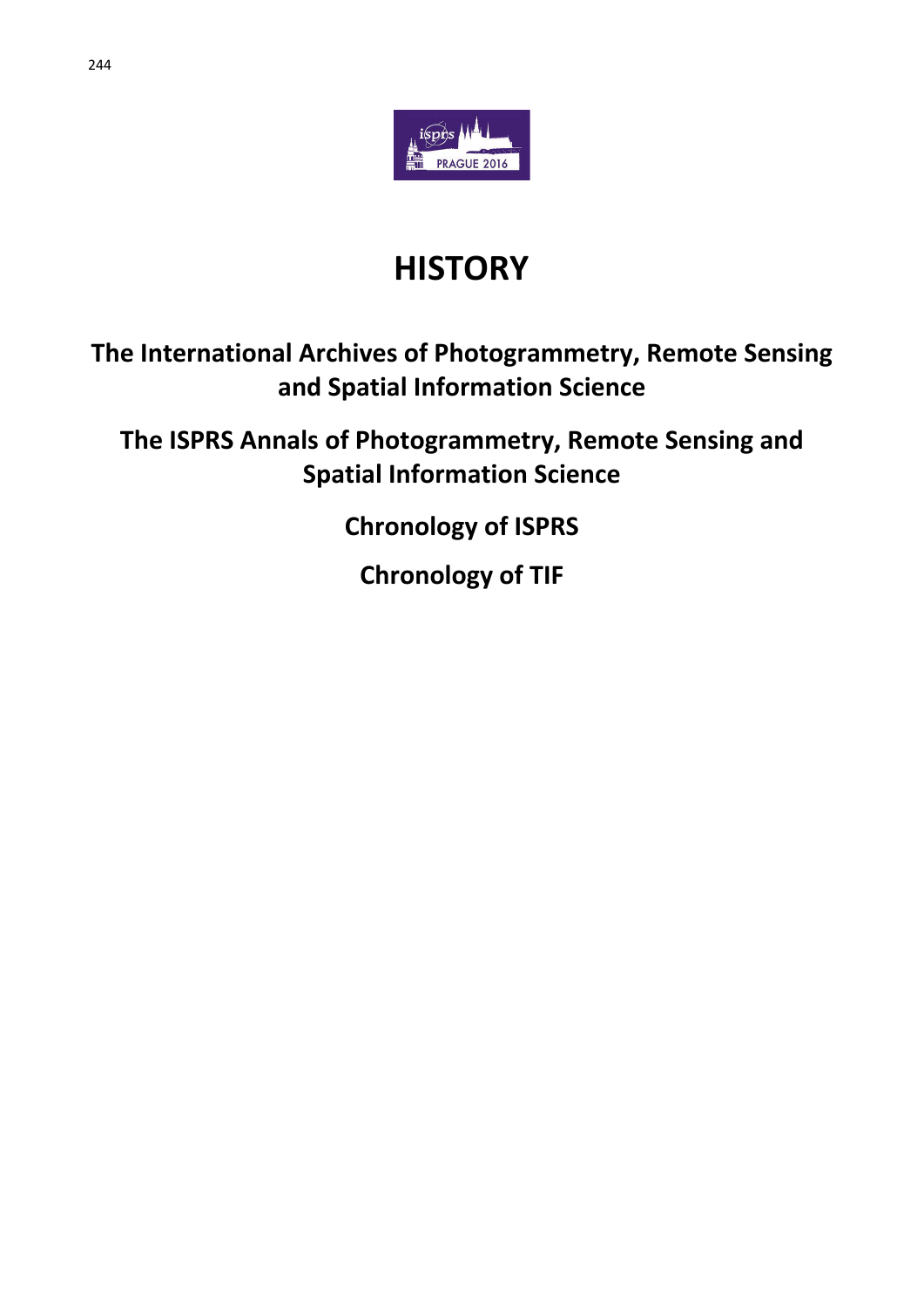#### **The International Archives of the Photogrammetry, Remote Sensing and Spatial Information Sciences**

The International Archives of ISPRS were founded by Eduard Doležal in 1908 with the objective of collecting all photogrammetric and related know-how systematically. The volumes I-VII (1908/09, 1909/11, 1911/13, 1913/14, 1915/19, 1919/23, 1924/30) have or had their repository in Austria and Volume XI is in the USA. From 1939 to 1993, the publication and distribution was the responsibility of the hosting ISPRS Member organization. Some of these Archives are still available from the ISPRS Member of the respective country. A copy of all Archives resided in the International Training Centre (ITC) in The Netherlands for many years. In 2014 the repository was moved to the Technical Information Library (TIB) at Leibniz Universität Hannover, and is now gradually being made available to the public, as all volumes are being digitised and integrated into their web interface. TIB performs this task as a service to the Society and the spatial science community.

Address: ISPRS Secretary General LENA HALOUNOVÁ Czech Technical University in Prague Thakurova 7, Prague 6 CZECH REPUBLIC Tel.: +420 22435 4952 isprs-sg@isprs.org, www.cvut.cz

In 1993, ISPRS signed a contract with RIGS Books to serve as the official repository for post-Congress and post-Symposia sales of all Archives produced after 1993. This arrangement was designed to make the Archives more accessible from a single source without diverting revenues from the producing organizations. The Archives are now numbered 'odd' for the Congress Volumes and 'even' for Commission Symposia. Volume Parts are given the Commission number, if applicable, and are separate books. When a Volume or Part is composed of multiple books, the number of total books of the Volume or Parts is given in parentheses below. Parts for other ISPRS Conferences, Workshops or Tutorials have the Commission number followed by a C, W or T, respectively, and a sequence number.

#### **A. Congresses**

| Number         | <b>Congress Venue</b> | Country         | Date            | Year | Archive, Volume (Parts) |        |
|----------------|-----------------------|-----------------|-----------------|------|-------------------------|--------|
|                | Vienna                | Austria         | 24.09.-26.09.   | 1913 |                         |        |
| $\overline{2}$ | <b>Berlin</b>         | Germany         | 21. 11. -26.11. | 1926 |                         |        |
| 3              | Zurich                | Switzerland     | 05.09. - 10.09. | 1930 | VII(1)                  |        |
| 4              | Paris                 | France          | 26.11. -01. 12. | 1934 | VII(2)                  |        |
| 5              | Rome                  | Italy           | 29.09.-06.10.   | 1938 | IX(3)                   |        |
| 6              | The Hague             | The Netherlands | 01.09.-10.09.   | 1948 | X(2)                    |        |
| 7              | Washington            | <b>USA</b>      | 03.09.-16.09.   | 1952 | XI(3)                   |        |
| 8              | Stockholm             | Sweden          | 17.07.-26.07.   | 1956 | XII (4)                 |        |
| 9              | London                | UK              | 06.09.-16.09.   | 1960 | XIII (6)                |        |
| 10             | Lisbon                | Portugal        | 07.09.-19.09.   | 1964 | XV (7)                  |        |
| 11             | Lausanne              | Switzerland     | 08.07.-20.07.   | 1968 | XVII (10)               |        |
| 12             | Ottawa                | Canada          | 24.07.-04.08.   | 1972 | XIX (6)                 |        |
| 13             | Helsinki              | Finland         | 11.07.-23.07.   | 1976 | XXI (13)                |        |
| 14             | Hamburg               | Germany         | 13.07.-25-07.   | 1980 | XXIII A, B              | (11)   |
| 15             | Rio de Janeiro        | <b>Brazil</b>   | 17.06.~29.06.   | 1984 | XXV A (8),              | B      |
| 16             | Kyoto                 | Japan           | 01.07.-10.07.   | 1988 | XXVII A, B              | (13)   |
| 17             | Washington            | <b>USA</b>      | 02.08.-14.08.   | 1992 | XXIX A, B               | (7)    |
| 18             | Vienna                | Austria         | 09.07.-19.07.   | 1996 | XXXI A, B               | (7), J |
| 19             | Amsterdam             | The Netherlands | 14.07.-26.07.   | 2000 | XXXIII A, B             | (7)    |
| 20             | Istanbul              | Turkey          | 12.07.-23.07.   | 2004 | XXXV A, B               | (8)    |
| 21             | <b>Beijing</b>        | China           | 14.07-25.07     | 2008 | XXXVII A, B             | (8)    |
| 22             | Melbourne             | Australia       | 25.08-01.09     | 2012 | XXXIX A, B              | (8)    |
| 23             | Prague                | Czech Republic  | 12.07-19.07     | 2016 | XLI A, B                | (8)    |

Part A contains the proceedings and reports of the events.

Part B contains the papers presented to the Congress. There is 1 exception from Rio de Janeiro Congress in 1984: part A contains papers, part B proceedings.

Part J is an Index-Volume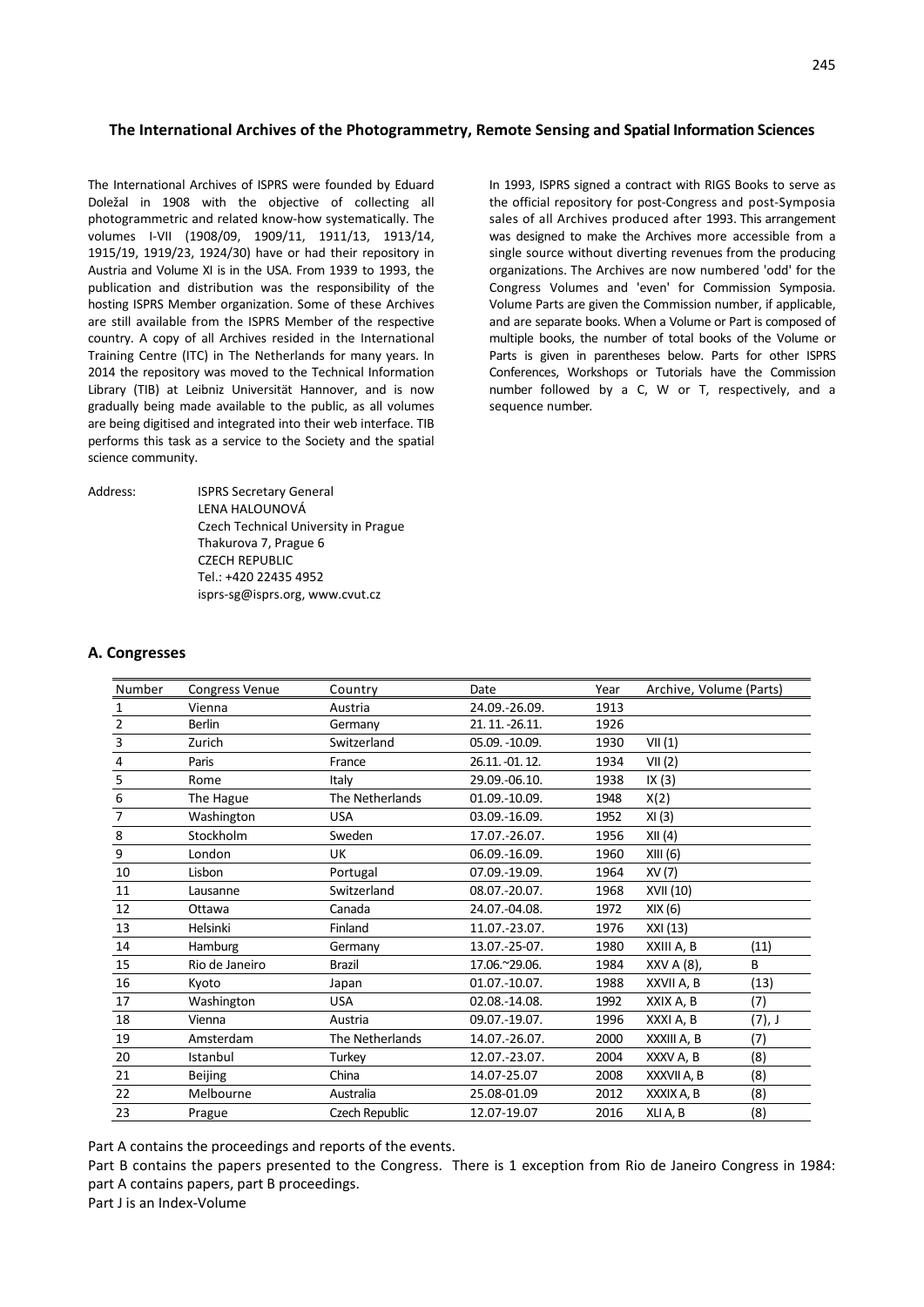### **B. Mid-term Commission Symposia**

#### **Commission I**

|    | Tokyo           | Japan         | 1978 | $XXII-1$       |
|----|-----------------|---------------|------|----------------|
|    | Canberra        | Australia     | 1982 | XXIV-1         |
| 3  | Stuttgart       | Germany       | 1986 | XXVI-1         |
| 4  | <b>Manaus</b>   | <b>Brazil</b> | 1990 | $XXVIII-1(2)$  |
| 5  | Como            | Italy         | 1994 | $XXX-1$        |
| 6  | Bangalore       | India         | 1998 | XXXII-1        |
|    | Denver          | <b>USA</b>    | 2002 | XXXIV part1    |
| 8  | Marne-la-Vallee | France        | 2006 | XXXVI part 1   |
| 9  | Calgary         | Canada        | 2010 | XXXVIII part 1 |
| 10 | Denver          | <b>USA</b>    | 2014 | $XL-1$         |
| 11 | Karlsruhe       | Germany       | 2018 |                |

#### **Commission II**

|    | <b>Bad Godesberg</b> | Germany    | 1966 | $XVI-2$        |
|----|----------------------|------------|------|----------------|
| 2  | Munich               | Germany    | 1970 | XVIII-2        |
| 3  | Torino               | Italy      | 1974 | $XX-2$         |
| 4  | Paris                | France     | 1978 | $XXII-2$       |
| 5  | Ottawa               | Canada     | 1982 | XXIV-2         |
| 6  | <b>Baltimore</b>     | <b>USA</b> | 1986 | XXVI-2         |
| 7  | <b>Dresden</b>       | Germany    | 1990 | XXVIII-2       |
| 8  | Ottawa               | Canada     | 1994 | $XXX-2$        |
| 9  | Cambridge            | UK         | 1998 | XXXII-2        |
| 10 | Xian                 | China      | 2002 | XXXIV part2    |
| 11 | Vienna               | Austria    | 2006 | XXXVI part 2   |
| 12 | Hong Kong            | China      | 2010 | XXXVIII part 2 |
| 13 | Toronto              | Canada     | 2014 | $XL-2$         |
| 14 | Riva del Garda       | Italy      | 2018 |                |
|    |                      |            |      |                |

#### **Commission III**

|    | London         | UK          | 1971 | XVIII-3              |
|----|----------------|-------------|------|----------------------|
| 2  | Stuttgart      | Germany     | 1974 | $XX-3$               |
| 3  | Moscow         | Russia      | 1978 | $XXII-3$             |
| 4  | Helsinki       | Finland     | 1982 | XXIV-3               |
| 5  | Rovaniemi      | Finland     | 1986 | $XXVI-3(3)$          |
| 6  | Wuhan          | China       | 1990 | XXVIII-3             |
|    | Munich         | Germany     | 1994 | $XXX-3$              |
| 8  | Columbus       | <b>USA</b>  | 1998 | XXXII-3              |
| 9  | Graz           | Austria     | 2002 | XXXIV part3 (A+B)    |
| 10 | Bonn           | Germany     | 2006 | XXXVI part 3         |
| 11 | Paris          | France      | 2010 | XXXVIII part 3 (A+B) |
| 12 | Zurich         | Switzerland | 2014 | $XL-3$               |
| 13 | <b>Beijing</b> | China       | 2018 |                      |

#### **Commission IV**

|   | Prague | Czech Republic     | 1966 | XVI-4    |  |
|---|--------|--------------------|------|----------|--|
|   | Delft  | <b>Netherlands</b> | 1970 | XVII     |  |
| - | Paris  | France             | 1974 | $XX - 4$ |  |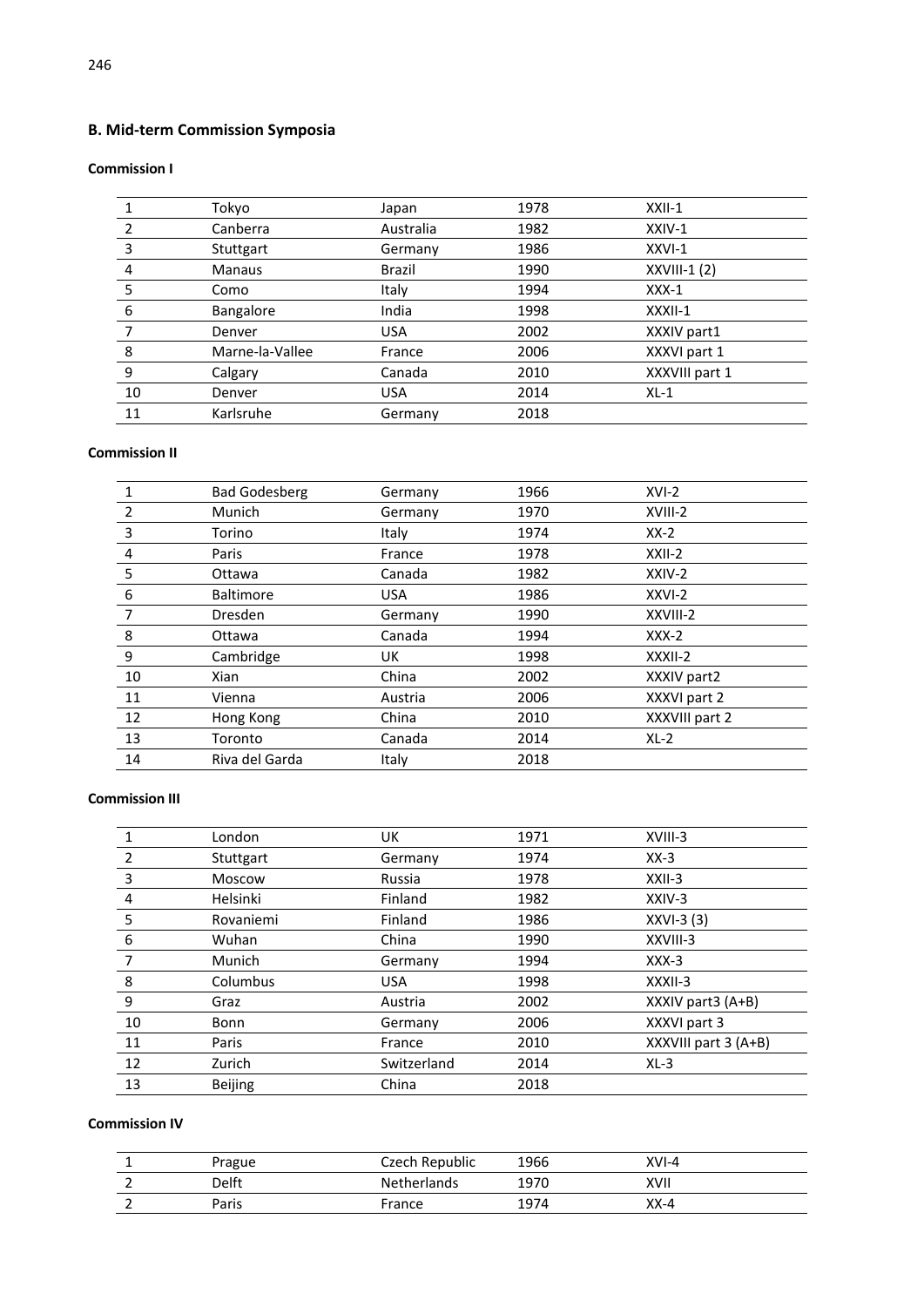| 3  | Ottawa     | Canada          | 1978 | $XXII-4$       |
|----|------------|-----------------|------|----------------|
| 4  | Washington | <b>USA</b>      | 1982 | XXIV-4         |
| 5  | Edinburgh  | UK              | 1986 | XXVI-4         |
| 6  | Tokvo      | Japan           | 1990 | XXVIII-4       |
|    | Athens     | <b>USA</b>      | 1994 | $XXX-4$        |
| 10 | Stuttgart  | Germany         | 1998 | XXXII-4        |
| 11 | Ottawa     | Canada          | 2002 | XXXIV part4    |
| 12 | Goa        | India           | 2006 | XXXVI part 4   |
| 13 | Orlando    | <b>USA</b>      | 2010 | XXXVIII part 4 |
| 14 | Suzhou     | China           | 2014 | $XL-4$         |
| 15 | Delft      | The Netherlands | 2018 |                |

#### **Commission V**

|    | Tokyo               | Japan       | 1966 | $XVI-5$        |
|----|---------------------|-------------|------|----------------|
| 2  | Paris               | France      | 1970 | XVIII-5        |
| 3  | Stockholm           | Sweden      | 1978 | XXII-5         |
| 4  | York                | UK          | 1982 | XXIV-5 (2)     |
| 5  | Ottawa              | Canada      | 1986 | XXVI-5         |
| 6  | Zurich              | Switzerland | 1990 | XXVIII-5       |
|    | Melbourne           | Australia   | 1994 | XXX-5          |
| 8  | Hakodate            | Japan       | 1998 | XXXII-5        |
| 9  | Corfu               | Greece      | 2002 | XXXIV part5    |
| 10 | <b>Dressden</b>     | Germany     | 2006 | XXXVI part 5   |
| 11 | Newcastle upon Tyne | UK          | 2010 | XXXVIII part 5 |
| 12 | Riva del Garda      | Italy       | 2014 | $XL-5$         |
| 13 | Dehradun            | India       | 2018 |                |

#### **Commission VI**

|    | Krakow              | Poland          | 1978 | XXII-6         |
|----|---------------------|-----------------|------|----------------|
|    | Mainz               | Germany         | 1982 | XXIV-6         |
| 3  | Badagry             | Nigeria         | 1986 | XXVI-6         |
| 4  | Rhodes              | Greece          | 1990 | XXVIII-6       |
| 5  | <b>Beijing</b>      | China           | 1994 | $XXX-6$        |
| 6  | Bandung             | Indonesia       | 1998 | XXXII-6        |
|    | Sao Jose dos Campos | <b>Brazil</b>   | 2002 | XXXIV part6    |
| 8  | Tokyo               | Japan           | 2006 | XXXVI part 6   |
| 9  | Enschede            | The Netherlands | 2010 | XXXVIII part 6 |
| 10 | Wuhan               | China           | 2014 | $XL-6$         |

#### **Commission VII**

|    | <b>Delft</b>    | The Netherlands | 1962 | $XIV-7$           |
|----|-----------------|-----------------|------|-------------------|
| 2  | Paris           | France          | 1966 | $XVI-7$           |
| 3  | <b>Dresden</b>  | Germany         | 1970 | XVIII-7 (2)       |
| 4  | Banff           | Canada          | 1974 | $XX - 7(2)$       |
| 5  | Freiburg        | Germany         | 1978 | XXII-7 (3)        |
| 6  | Toulouse        | France          | 1982 | XXIV-7 (2)        |
|    | Enschede        | The Netherlands | 1986 | XXVI-7 (3)        |
| 8  | Victoria        | Canada          | 1990 | $XXVIII-7(2)$     |
| 9  | Rio de Janeiro  | <b>Brazil</b>   | 1994 | $XXX-7$           |
| 10 | <b>Budapest</b> | Hungary         | 1998 | XXXII-7           |
| 11 | Hyderabad       | India           | 2002 | XXXIV part7 (A+B) |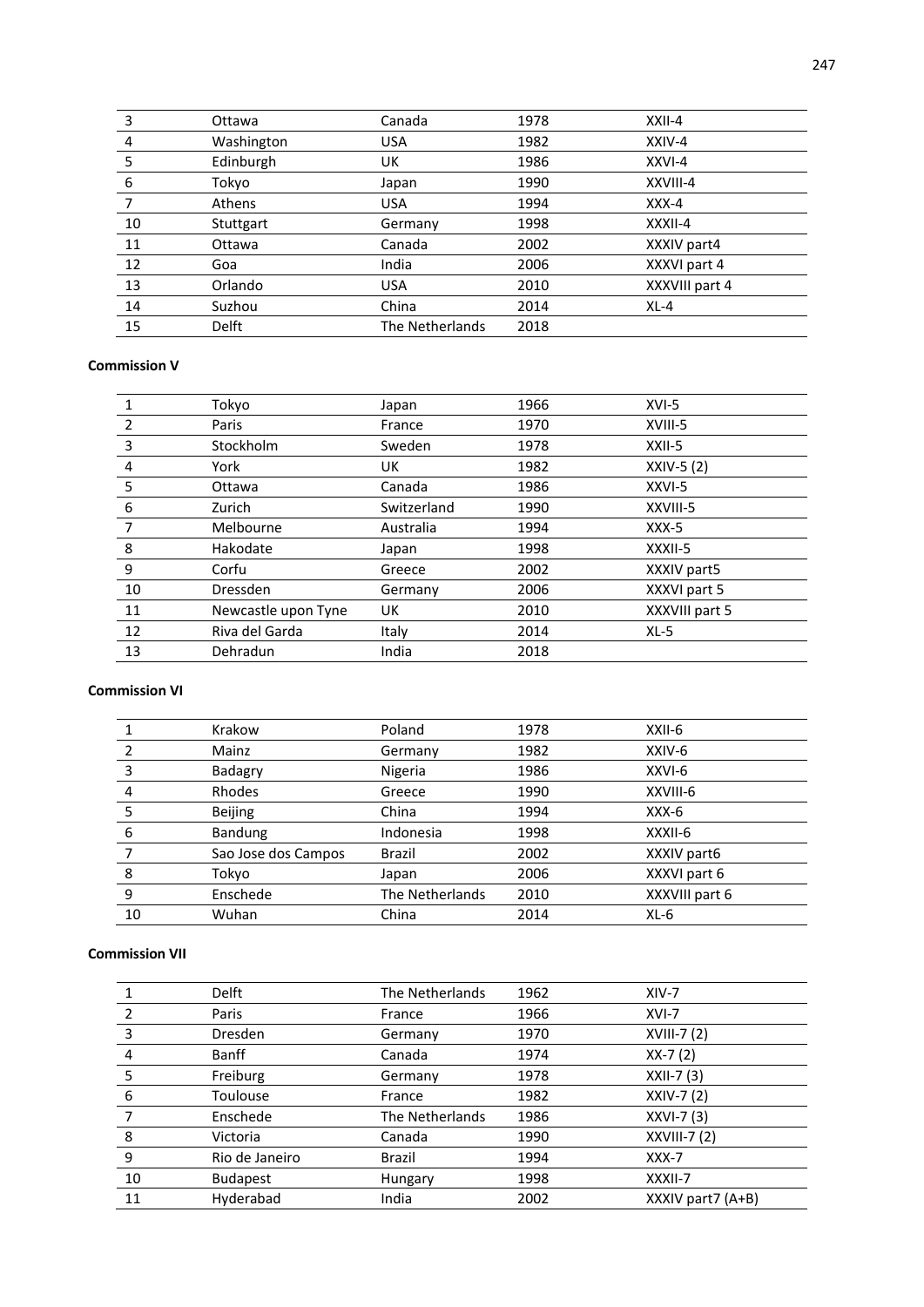| ᅭ  | Enschede | The Netherlands | 2006 | $XXXVIII$ part 7 (A+B) |
|----|----------|-----------------|------|------------------------|
|    | Vienna   | Austria         | 2010 | XXXVI part 7           |
| 14 | Istanbul | Turkev          | 2014 | XL-7                   |

#### **Commission VIII**

|     | $.7 - + .$<br>ULU | Japan        | ากาก<br>2010 | <br>.<br>c<br>part 8<br>. V III<br>^^^ |
|-----|-------------------|--------------|--------------|----------------------------------------|
| . . | 'JdL              | . .<br>India | ากา          | vı<br>c<br>ᄉᄕ                          |

#### **The ISPRS Annals of Photogrammetry, Remote Sensing and Spatial Information Science**

The *ISPRS Annals of the Photogrammetry, Remote Sensing and Spatial Information Sciences* (ISPRS Annals) contain selected full paper double-blind peer-reviewed scientific

contributions of ISPRS Congresses, Symposia and a number of Conferences and Workshops. The series was newly established in 2012.

#### **Congresses:**

| ົາ      | bourne | .                 | .1.09                                | 2015        | ∟.     | (4)         |
|---------|--------|-------------------|--------------------------------------|-------------|--------|-------------|
| ∠∠      | Mel    | i dild            | <b>08-1</b>                          | ∠∪⊥∠        | - -    |             |
| ີ<br>23 | Prague | `7∆rh<br>Republic | $\sim$ $-$<br>, ט<br><b>LJ</b><br>-- | ำกง<br>∠∪⊥∪ | Ш<br>Д | ٬۰۱<br>ا کا |

#### **Symposia:**

| 1 | <b>Commission I</b>    | Denver         | USA         | 17.11.-20.11 | 2014 | $II-1$   |
|---|------------------------|----------------|-------------|--------------|------|----------|
| 1 | <b>Commission II</b>   | Toronto        | Canada      | 06.10.-08.10 | 2014 | $II-2$   |
| 1 | <b>Commission III</b>  | Zurich         | Switzerland | 05.09.-07.09 | 2014 | $II-3$   |
| 1 | <b>Commission IV</b>   | Suzhou         | China       | 14.05-16.05  | 2014 | $II - 4$ |
| 1 | <b>Commission V</b>    | Riva del Garda | Italy       | 23.06.-25.06 | 2014 | $II-5$   |
| 1 | <b>Commission VI</b>   | Wuhan          | China       | 19.05.-21.05 | 2014 | $II-6$   |
| 1 | <b>Commission VII</b>  | Antalya        | Turkey      | 29.09.-02.10 | 2014 | $II-7$   |
|   | <b>Commission VIII</b> | Hyderabad      | India       | 09.12.-12.12 | 2014 | $II-8$   |

#### **Chronology of ISPRS**

Compiled by G. Konecny, L. W. Fritz, P. Waldhäusl and J. Timmerman

|                                                     | Austrian Society for Photogrammetry                 | 1926 - 1930 | O. Eggert, Germany               |  |
|-----------------------------------------------------|-----------------------------------------------------|-------------|----------------------------------|--|
| founded May 3, 1907                                 |                                                     | 1930 - 1934 | G. Perrier, France               |  |
|                                                     |                                                     | 1934 - 1938 | G. Cassinis, Italy               |  |
|                                                     | German Society for Photogrammetry                   | 1938 - 1948 | W. Schermerhorn, The Netherlands |  |
| founded October 5, 1909 (officially certified 1911) |                                                     | 1948 - 1952 | O. S. Reading, USA               |  |
|                                                     |                                                     | 1952 - 1956 | P. Mogensen, Sweden              |  |
|                                                     | International Society for Photogrammetry            | 1956 - 1960 | R. Ll. Brown, Great Britain      |  |
| founded July 4, 1910                                |                                                     | 1960 - 1964 | A. Paes Clemente, Portugal       |  |
|                                                     |                                                     | 1964 - 1968 | H. Harry, Switzerland            |  |
|                                                     | International Society for Photogrammetry and Remote | 1968 - 1972 | L. Solaini, Italy                |  |
| Sensing                                             |                                                     | 1972 - 1976 | S. G. Gamble, Canada             |  |
| renamed July 15, 1980                               |                                                     | 1976 - 1980 | J. Cruset, France                |  |
|                                                     |                                                     | 1980 - 1984 | F. J. Doyle, USA                 |  |
|                                                     |                                                     | 1984 - 1988 | G. Konecny, F. R. Germany        |  |
| <b>Presidents</b>                                   |                                                     | 1988 - 1992 | K. Torlegård, Sweden             |  |
| 1910 - 1913                                         | E. Doležal, Austria                                 | 1992 - 1996 | S. Murai, Japan                  |  |
| 1913 - 1926                                         | E. Doležal, Austria                                 |             |                                  |  |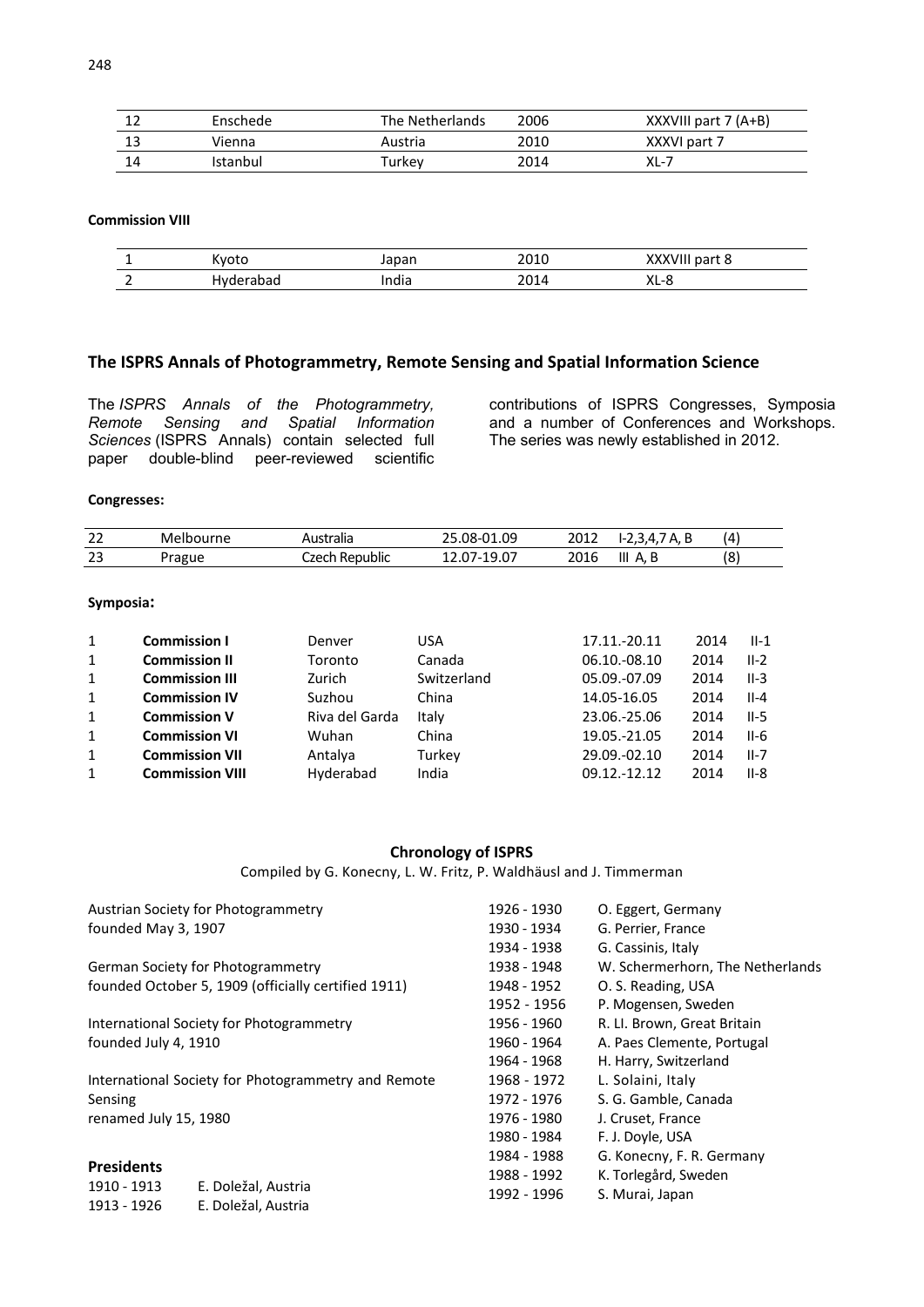#### **Council**

**1910 - 1913**  President: E. Doležal, Austria

**1913 - 1926** 

**1926 - 1930** 

Honorary President: E. Doležal, Austria Secretary General: **O. Korner, Germany** 

**1930 - 1934**  President: G. Perrier, France Honorary President: E. Doležal, Austria

**1934 - 1938**  President: G. Cassinis, Italy Honorary President: E. Doležal, Austria Secretary General: M. Tucci, Italy Treasurer: P. Dore, Italy Council Members: H. von Langendorff,

**1938 - 1948** 

Secretary General: B. Scherpbier,

Council Members: G. Perrier, France

President: E. Doležal, Austria

President: O. Eggert, Germany Congress Director: F. Baeschlin, Switzerland

Secretary General: H. Roussilhe, France Treasurer: M. Labussiere, France Council Members: H. von Langendorff, Germany F. Baeschlin, Switzerland J. Torroja, Spain K. Buchholtz, Latvia

> Germany J. Maury, Belgium G. Perrier, France K. Weigel, Poland

President: W. Schermerhorn, The Netherlands The Netherlands Treasurer: C. A. von Frytag Drabbe, The Netherlands H. von Langendorff, Germany O. S. Reading, USA G. Cassinis, Italy

**1948 - 1952**  Treasurer: W. C. Cude, USA

**1952 - 1956** 

**1956 - 1960** 

**1960 - 1964** 

**1964 - 1968**  President: H. Harry, Switzerland

#### **1968 - 1972**

President: L. Solaini, Italy

President: O. S. Reading, USA Secretary General: E. S. Massie, Jr., USA Council Members: F. Baeschlin, Switzerland G. Cassinis, Italy R. Janicot, France W. Schermerhorn, The Netherlands

President: P. Mogensen, Sweden Secretary General: P. O. Fagerholm, Sweden Treasurer: S. G. Moeller, Sweden Council Members: R. LI. Brown, Great Britain R. Janicot, France O. S. Reading, USA W. Schermerhorn, The Netherlands

President: R. Ll. Brown, Great Britain Secretary General: R. T. L. Rogers, Great Britain Treasurer: J. E. Odle, Great Britain Council Members: P. O. Fagerholm, Sweden R. Janicot, France O. S. Reading, USA W. Schermerhorn, The Netherlands

President: A. Paes Clemente, Portugal Secretary General: A. D. Calvario, Portugal (1960-1961) M. F. Alexandre, Portugal (1961-1964) Treasurer: A. Santos Silva, Portugal Vice President: R. LI. Brown, Great Britain Council Members: P. O. Fagerholm, Sweden H. Harry, Switzerland G. D. Whitmore, USA

Secretary General: W. Bachmann, Switzerland Treasurer: E. Huber, Switzerland Vice President: P. O. Fagerholm, Sweden Council Members: A. Paes Clemente, Portugal S. G. Gamble, Canada L. Solaini, Italy

Secretary General: G. C. Tewinkel, USA Treasurer: S. G. Gamble, Canada Vice President: W. Bachmann, Switzerland Council Members: L. Skládal, Czechoslovakia R. S. Halonen, Finland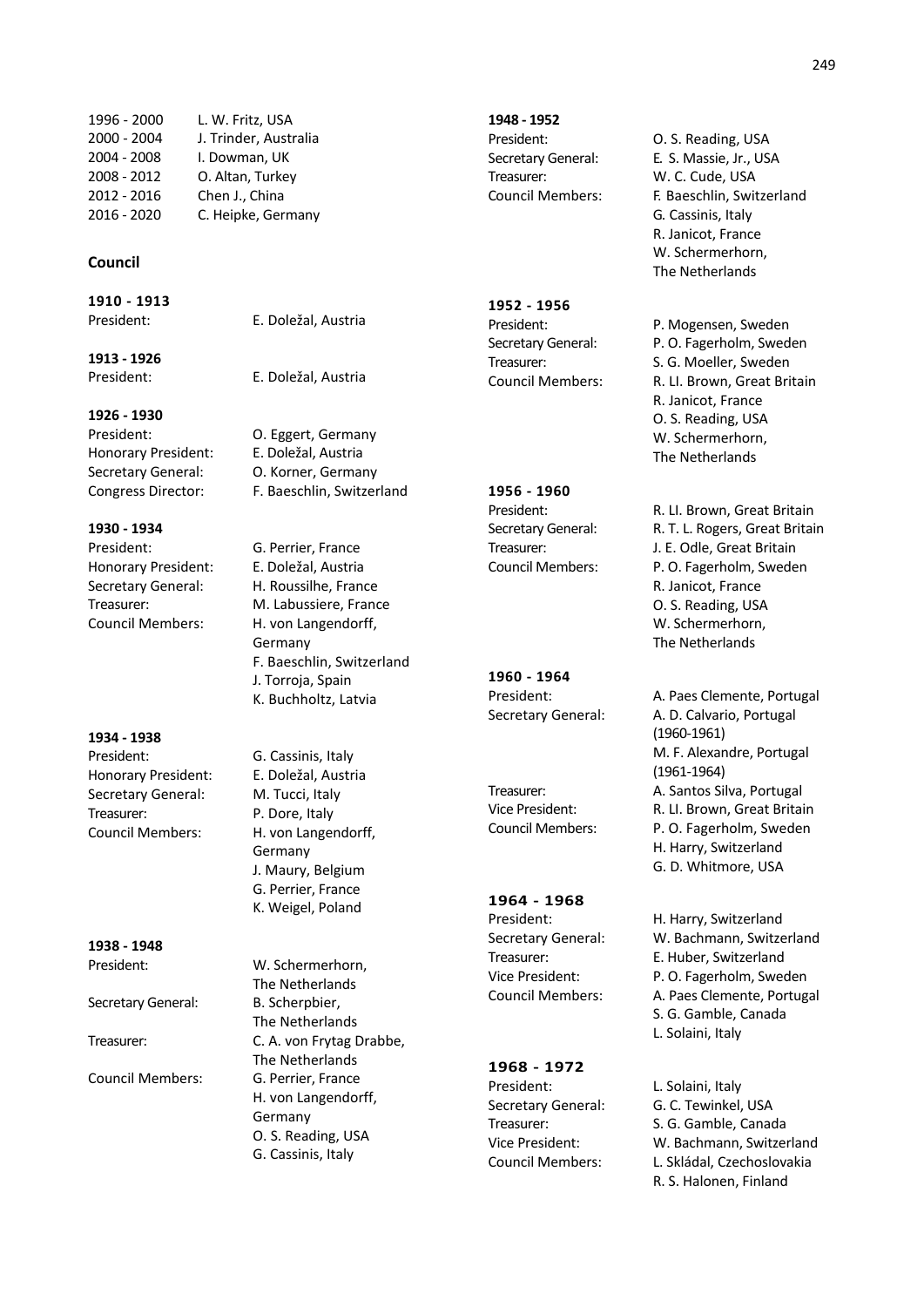**1972 - 1976**  Secretary General: J. Cruset, France

First Vice President: G. C. Tewinkel, USA Second Vice President: T. Maruyasu, Japan

**1976 - 1980**  President: J. Cruset, France Secretary General: F. Doyle, USA

Second Vice President: P. Fagundes, Brazil Treasurer: A. Savolainen, Finland

**1980 - 1984**  President: F. Doyle, USA Congress Director: P. Fagundes, Brazil First Vice President: G. Zarzycki, Canada

**1984 - 1988**  Secretary General: K. Torlegård, Sweden Congress Director: S. Murai, Japan First Vice President: G. Zarzycki, Canada Second Vice President: J. Trinder, Australia Treasurer: A. J. van der Weele, The

#### **1988 - 1992**

President: K. Torlegård, Sweden Secretary General: S. Murai, Japan Congress Director: L. W. Fritz, USA First Vice President: G. Konecny, Germany Second Vice President: I. Katzarsky, Bulgaria Treasurer: K. Atkinson, UK

**1992 - 1996**  President: S. Murai, Japan Secretary General: L. W. Fritz, USA Congress Director: K. Kraus, Austria First Vice President: K. Torlegård, Sweden Second Vice President: A. Grün, Switzerland Treasurer: J. Trinder, Australia

**1996 - 2000** 

President: S. G. Gamble, Canada Congress Director: R. S. Halonen, Finland (1972- 1975) K. G. Lofstrom, Finland, (1975-1976) Treasurer: A.J. van der Weele, The **Netherlands** 

Congress Director: G. Konecny, F.R. Germany First Vice President: S. G. Gamble, Canada (1976- 1977) E. O. Dahle, Norway (1977 - 1980)

Secretary General: G. Konecny, F. R. Germany Second Vice President: I. Antipov, Soviet Union Treasurer: H. Jerie, The Netherlands

President: G. Konecny, F. R. Germany **Netherlands** 

L. W. Fritz, USA

Secretary General: J. Trinder, Australia Congress Director: K. J. Beek,

First Vice President: S. Murai, Japan Second Vice President: M. Barbosa, Brazil

#### **2000 - 2004**

President: J. Trinder, Australia Secretary General: I. Dowman, UK Congress Director: O. Altan, Turkey First Vice President: L. W. Fritz, USA Second Vice President: G. Begni, France Treasurer: A. Peled, Israel

#### **2004 - 2008**

President: I. Dowman, UK Secretary General: O. Altan, Turkey Congress Director: Chen J., China First Vice President: J. Trinder, Australia Treasurer: S. Morain, USA

#### **2008 - 2012**

President: O. Altan, Turkey Secretary General: Chen J., China Congress Director: C. Ogleby, Australia First Vice President: I. Dowman, UK Second Vice President: A. Peled, Israel Treasurer: M. Renslow, USA

#### **2012 - 2016**

President: Chen J., China Secretary General: C. Heipke, Germany First Vice President: O. Altan, Turkey Second Vice President: M. Madden, USA Treasurer: J. Mills, UK

#### **2016 - 2020**

President: C. Heipke, Germany Congress Director: N. Paparoditis, France First Vice President: Chen J., China Second Vice President: C. Toth, USA Treasurer: S. Li, Canada

#### **Honorary President**

**Honorary Members** E. von Orel Austria 1938 - 1941 G. Poivilliers France 1948 - 1968 F. Baeschlin Switzerland 1952 - 1961 U. Nistri Italy 1952 - 1962 0. S. Reading USA 1952 - 1984 E. Santoni Italy 1952 - 1970

The Netherlands Treasurer: H. Rüther, South Africa

- 
- Second Vice President: E. Baltsavias, Switzerland

Congress Director: L. Halounová, Czech Rep.

Secretary General: L. Halounová, Czech Rep.

E. Doležal 1926-1955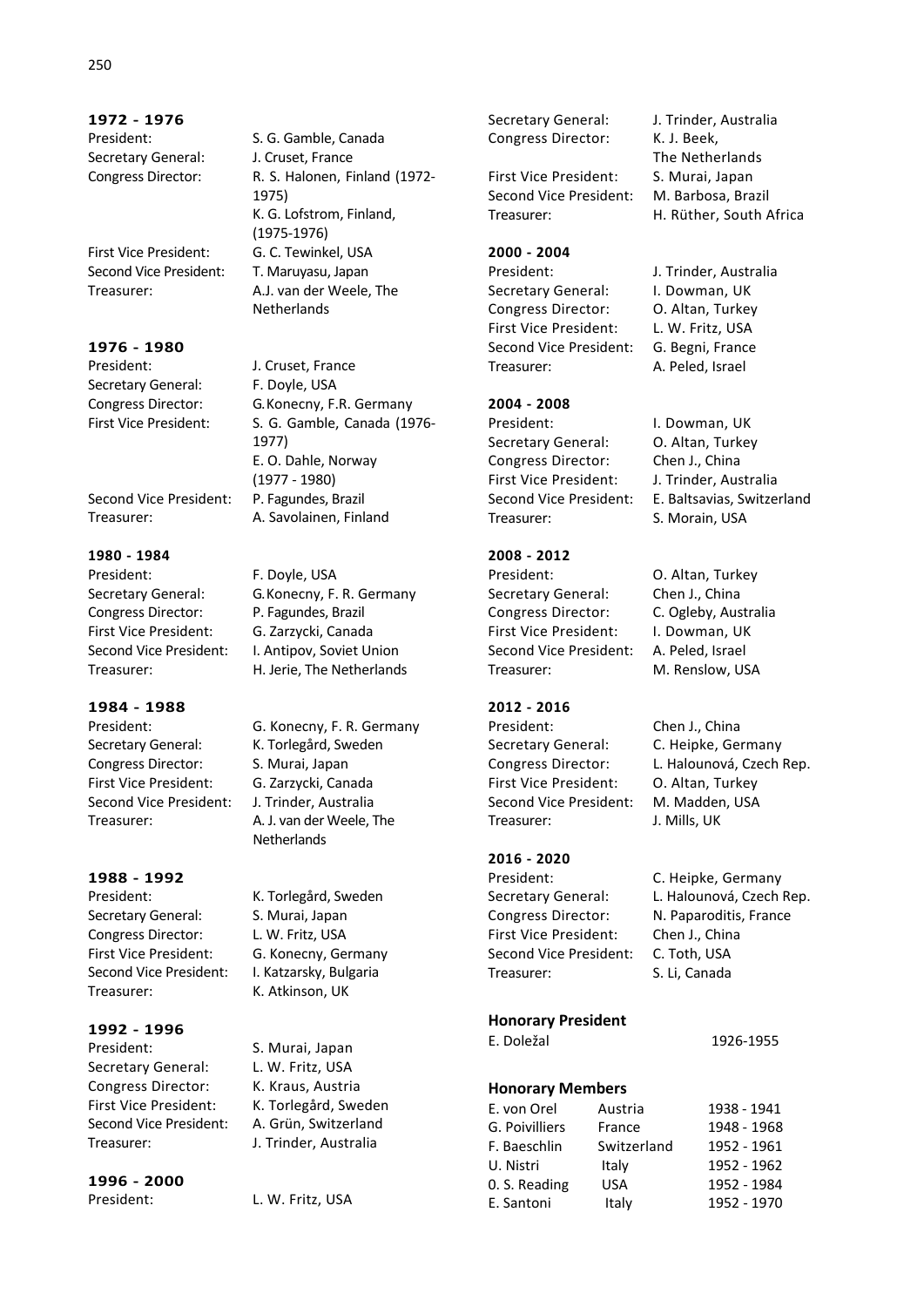| W. Schermerhorn Netherlands  |                      | 1952 - 1986  |
|------------------------------|----------------------|--------------|
| W. Bauersfeld                | Germany              | 1956 - 1959  |
| G. Cassinis                  | Italy                | 1956 - 1964  |
| H. Harry                     | Switzerland          | 1956 - 1973  |
| L. Hurault                   | France               | 1956 - 1973  |
| P. Mogensen                  | Sweden               | 1956 - 1969  |
| R. Ll. Brown                 | <b>Great Britain</b> | 1960 - 1983  |
| K. Schwidefsky               | F.R. Germany         | 1972 - 1986  |
| E. H. Thompson               | UK                   | 1972 - 1976  |
| G. de Masson d'Autume France |                      | 1976 - 2006  |
| K. G. Lofstrom               | Finland              | 1976 - 1984  |
| J. Cruset                    | France               | 1980 - 1994  |
| L. Solaini                   | Italy                | 1980 - 1989  |
| P. Fagundes                  | Brazil               | 1984 - 1996  |
| F. J. Doyle                  | <b>USA</b>           | 1988 - 2013  |
| A. Savolainen                | Finland              | 1988 - 2017  |
| Wang Z.                      | China                | 1988 - 2002  |
| G. Konecny                   | Germany              | 1992         |
| F. Ackermann                 | Germany              | 1996         |
| S. Murai                     | Japan                | 2000         |
| L.W. Fritz                   | <b>USA</b>           | 2004         |
| A. Grün                      | Switzerland          | 2008         |
| J. Trinder                   | Australia            | 2008         |
| I. Dowman                    | UK                   | 2012         |
| Li D.                        | China                | 2012         |
| O. Altan                     | Turkey               | 2016         |
|                              |                      |              |
|                              |                      |              |
|                              |                      |              |
| <b>Fellows</b>               |                      |              |
| I. Antipov                   | Russia               | 2010         |
| C. Armenakis                 | Canada               | 2010         |
| M. Baltsavias                | Switzerland          | 2010         |
| M. Barbosa                   | Brazil               | 2010         |
| K. J. Beek                   | The Netherlands 2010 |              |
| W. Förstner                  | Germany              | 2010         |
| Li D.                        | China                | 2010         |
| S. Morain                    | USA                  | 2010         |
| K. Szangolies                | Germany              | 2010         |
| K. Torlegård                 | Sweden               | 2010 - 2016  |
| R. Welch                     | USA                  | 2010         |
| G. Zarzycki                  | Canada               | 2010 - 2012  |
|                              |                      |              |
| D. Fritsch                   | Germany              | 2012         |
| M. Molenaar                  | The Netherlands 2012 |              |
| S. Nayak                     | India                | 2012         |
| P. Newby                     | UK                   | 2012         |
| H. Rüther                    | South Africa         | 2012         |
| A. Baudoin                   | France               |              |
|                              |                      | 2016<br>2016 |
| Jiang J.<br>F. Leberl        | China<br>Austria     | 2016         |
| P. Patias                    | Greece               | 2016         |

#### **Technical Commissions**

**1926 - 1930**  Terrestrial Photogrammetry - H. Dock, Austria Rectification - L. van Cost, Belgium Stereo-Aerial Photogrammetry - O. Eggert, Germany Aerial Triangulation - F. Baeschlin, Switzerland X-ray Measurements - A. Hasselwander, Germany Architectural and Engineering Photogrammetry - J. Torroya, Spain 6b. Photogrammetry for Flying Objects - Th. Ween, Norway Economy - A. Kruttschnitt, Hungary Instruments, Optics, Norms - G. Cassinis, Italy Plates and Films - A. von Odencrants, Sweden Education at Universities and Research Institutes A. Buchholtz, Latvia 10b.Training of Technical Personnel - A. Ivancianu, Romania Photographic Airplanes - K. Weigel, Poland 11b.Navigation - J. Petrik, Czechoslovakia

#### **1930 - 1934**

Terrestrial Photogrammetry - F. Baeschlin, Switzerland Aerial Photography - M. Labussiere, France Mapping - H. von Langendorff, Germany Various Applications - E. Doležal, Austria 4b. X-Ray Photogrammetry - A. Hasselwander, Germany Industrial Applications & Economy - K. Weigel & E. Warchalowski, Poland Education, Bibliography, Terminology - A. Medyev & K. v. Oltay, Hungary

#### **1934 - 1938**

Ground Photography - F. C. Baeschlin, Switzerland Air Photography - H. H. Blee, USA Aerial Triangulation - W. Schermerhorn, The Netherlands Plotting of Air Photographs - H. v. Langendorff, Germany Various Applications of Photogrammetry - E. Doležal, Austria X-ray Photogrammetry and Close-Up Photogrammetry - C. Sannie, France Industrial Organization of Photogrammetry and Statistics of Works - G. Cassinis, Italy Teaching, Terminology, Bibliography - K. v. Oltay, Hungary

#### **1938 - 1948**

Ground Photogrammetry and its Applications - O. S. Reading, USA Air Photography - M. Zeller, Switzerland Preliminary Operations on the Ground for Aerial Photogrammetry - F. Baeschlin, Switzerland Plotting of Air Photographs - P. Tham, Sweden Geodetical Applications of Photogrammetry - G. Poivilliers, France Application of Photogrammetry to Biology and Medicine - J. Didier & Coliez, France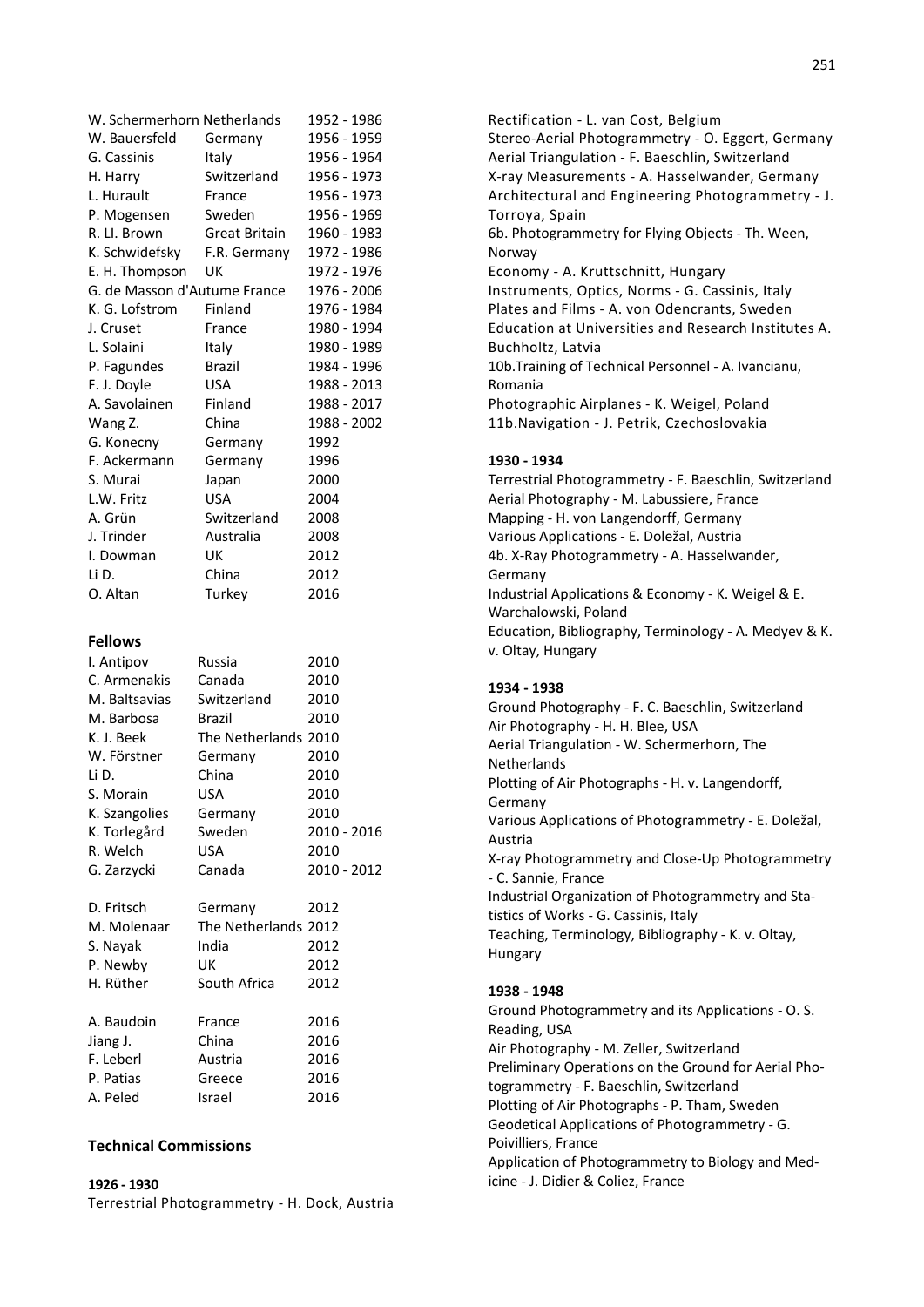Industrial Organization of Photogrammetry and Statistics - G. Cassinis, Italy Teaching and Bibliography - G. Harding, USA

#### **1948 - 1952**

Photography & Navigation - L. E. Howlett, Canada Plotting Machines & Instruments - G. Poivilliers, France

Aerial Triangulation - P. Wiser, Belgium

Mapping from Photographs - G. Cassinis, Italy Special Applications of Photogrammetry - B. Hallert, Sweden

Education, Terminology, Bibliography, History, Polyglot Dictionary - K. Lego, Austria - K. Neumaier Photo-Interpretation - R. N. Colwell, USA

#### **1952 - 1956**

Photography & Navigation - J. Cruset, France Plotting, Theory and Instruments - W. K. Bachmann, Switzerland

Aerial Triangulation - P. Wiser, Belgium

Mapping from Photographs - G. S. Andrews, Canada Non-Topographic Photogrammetry - G. Boaga, Italy Education, Terminology, Bibliography - K. Neumaier, Austria

Photo Interpretation - C. G. Coleman, USA

#### **1956 - 1960**

Photography and Navigation - J. Cruset, France Plotting, Theory and Instruments - F. Vanderheyden, Belgium

Aerial Triangulation - G. Cassinis, Italy

Mapping from Photographs - H. Harry, Switzerland Special Applications of Photogrammetry

R. Burkhardt, F.R. Germany

Education, Terminology and Bibliography - A. Barvir, Austria

Photo Interpretation - C. G. Coleman, USA

#### **1960 - 1964**

Photography and Navigation - G. C. Brock, Great Britain

Plotting, Theory and Instruments - A. L. Nowicki, USA Aerial Triangulation - G. de Masson d'Autume, France Mapping from Photographs - E. F. Gigas, F.R. Germany Special Applications of Photogrammetry - K. Hubeny, Austria

Education, Terminology and Bibliography - R. S. Halonen, Finland

Photo Interpretation - C.H. Edelman, The Netherlands

#### **1964 - 1968**

Photography and Navigation - R. W. Fish, Great Britain Theory, Methods, Instruments of Restitution - K.

Schwidefsky, F.R. Germany

Aerial Triangulation - G. C. Tewinkel, USA

IV Mapping from Photographs - L. Skladal, Czechoslovakia

Non-Topographic Photogrammetry - T. Maruyasu, Japan

Education, Terminology and Bibliography - W. Sztompke, Poland Photo Interpretation - R. Chevallier, France

#### **1968 - 1972**

Aerial Photography and Navigation - M. B. Scher, USA Plotting Theory, Methods and Instruments - H. Deker, F.R. Germany Aerial Triangulation - E. Thompson, Great Britain Application of Photogrammetry to the Earth Surface Representation - A. J. van der Weele, The Netherlands Special Applications of Photogrammetry - M. Carbonnell, France Bibliography, Teaching, Terminology - P Gal, Czechoslovakia Photo Interpretation - A. Reinhold, German D.R.

#### **1972 - 1976**

Primary Data Acquisition - E. Welander, Sweden Instrumentation for Data Reduction - G. Inghilleri, Italy Mathematical Analysis of Data - F. Ackermann, F.R. Germany Topographic and Cartographic Applications - G. Ducher, France Non-topographic Photogrammetry - H. M. Karara, USA Economic, Professional and Educational Aspects of Photogrammetry - W. Sztompke, Poland

Interpretation of Data - L. Sayn-Wittgenstein, Canada

#### **1976 - 1980**

Primary Data Acquisition - I. Nakajima, Japan Instrumentation for Data Reduction - M. Baussart, France Mathematical Analysis of Data - I. Antipov, Soviet Union Topographic and Cartographic Applications - J. M. Zarzycki, Canada Non-Topographic Photogrammetry - K. Torlegård, Sweden Economic, Professional and Educational Aspects of

Photogrammetry - Z. Sitek, Poland

Interpretation of Data - G. Hildebrandt, F. R. Germany

#### **1980 - 1984**

Primary Data Acquisition - J. Trinder, Australia Instrumentation for Data Reduction - Z. Jaksic, Canada Mathematical Analysis of Data - E. Kilpelä, Finland Topographic and Cartographic Applications - R. Mullen, USA

Non-Topographic Photogrammetry - J. W. Gates, UK Economic, Professional and Educational Aspects of Photogrammetry and Remote Sensing - J. Hothmer, F.R. Germany

Interpretation of Data - L. Laidet, France

#### **1984 - 1988**

Primary Data Acquisition - P. Hartl, Germany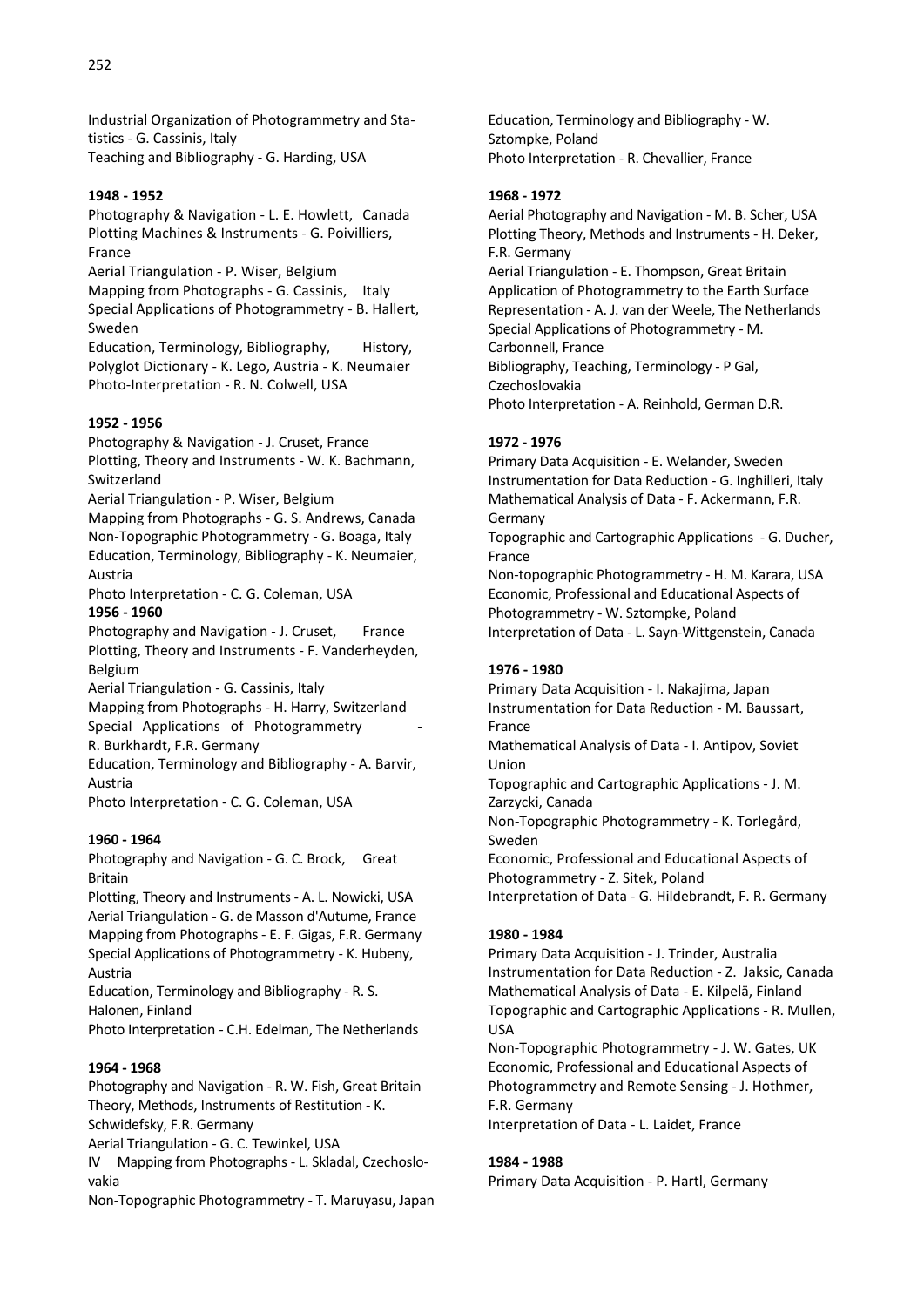Instrumentation for Data Reduction and Analysis - L. W. Fritz, USA

Mathematical Analysis of Data - E. Kilpelä, Finland Cartographic and Data Bank Applications of Photogrammetry and Remote Sensing - A. MacDonald, UK Other Non-Cartographic Applications of Photogrammetry and Remote Sensing - V. Kratky, Canada Economic, Professional and Educational Aspects of Photogrammetry and Remote Sensing - O. Adekoya, Nigeria

Interpretation of Photographic and Remote Sensing Data - K. J. Beek, The Netherlands

#### **1988 - 1992**

Primary Data Acquisition - M. Barbosa, Brazil Systems for Data Processing and Analysis - K. Szangolies, German Dem. Rep.

Mathematical Analysis of Data - Li D., China

Cartographic and Data Base Applications of

Photogrammetry and Remote Sensing - T. Hirai, Japan Close Range Photogrammetry and Machine Vision - A. Grün, Switzerland

Economic, Professional and Educational Aspects of Photogrammetry & Remote Sensing - J. Badekas, Greece

Interpretation of Photographic and Remote Sensing Data - F. Hegyi, Canada

#### **1992 - 1996**

Sensors, Platforms and Imagery - L. Mussio, Italy Systems for Data Processing, Analysis and Representation - M. Allam, Canada

Theory and Algorithms - H. Ebner, Germany

Mapping and Geographic Information Systems - R. Welch, USA

Close-Range Techniques and Machine Vision - J. Fryer, Australia

Economics, Professional Matters and Education - Li D., China

Resource and Environmental Monitoring - R. P. Da Cunha, Brazil

#### **1996 - 2000**

Sensors, Platforms and Imagery - G. Joseph, India Systems for Data Processing, Analysis and Representation - I. Dowman, UK Theory and Algorithms - T. Schenk, USA

Mapping and Geographic Information Systems - D. Fritsch, Germany

Close-Range Techniques and Machine Vision - H. Chikatsu, Japan

Education and Communications - K. Villanueva, Indonesia

Resource and Environmental Monitoring - G. Remetey-Fülöpp, Hungary

#### **2000 - 2004**

Sensors, Platforms and Imagery - S. A. Morain, USA

Systems for Data Processing, Analysis and Representation - Chen J., China Theory and Algorithms - F. Leberl, Austria Mapping and Geographic Information Systems - C. Armenakis, Canada Close-Range Techniques and Machine Vision - P. Patias, Greece Education and Communications - T. M. Sausen, Brazil Resource and Environmental Monitoring - R. R. Navalgund, India

#### **2004 - 2008**

Image Data Acquisition - Sensors and Platforms - A. Baudoin, France

Theory and Concepts of Spatio-Temporal Data Handling and Information - W. Kainz, Austria Photogrammetric Computer Vision and Image Analyses - W. Förstner, Germany

Geo-Databases and Digital Mapping - S. Nayak, India Close-Range Sensing: Analyses and Applications - H. G. Maas, Germany

Education and Outreach - K. Cho, Japan Thematic Processing, Modeling and Analysis of Remotely Sensed Data - J. L. van Genderen, The **Netherlands** 

Remote Sensing Applications and Policies - A. Peled, Israel

#### **2008- 2012**

Image Data Acquisition - Sensors and Platforms - N. El-Sheimy, Canada Theory and Concepts of Spatial Information Science - W. Shi, Hong Kong Photogrammetric Computer Vision and Image Analysis - N. Paparoditis, France Geodatabases and Digital Mapping - M. Madden, USA Close-Range Sensing: Analysis and Applications - J. P. Mills, UK Education and Outreach - M. Molenaar, The **Netherlands** Thematic Processing, Modeling and Analysis of Remotely Sensed Data - W. Wagner, Austria Remote Sensing Applications and Policies - H. Shimoda, Japan

#### **2012 - 2016**

Sensors and Platforms for Remote Sensing - C. Toth, USA Theory and Concepts of Spatial Information Science - S. Li, Canada Photogrammetric Computer Vision and Image Analysis - K. Schindler, Switzerland Geospatial Databases and Location Based Services - Jiang J., Chına Close-Range Imaging, Analysis and Applications - F. Remondino, Italy Education, Technology Transfer and Capacity Development - Gong J., Chına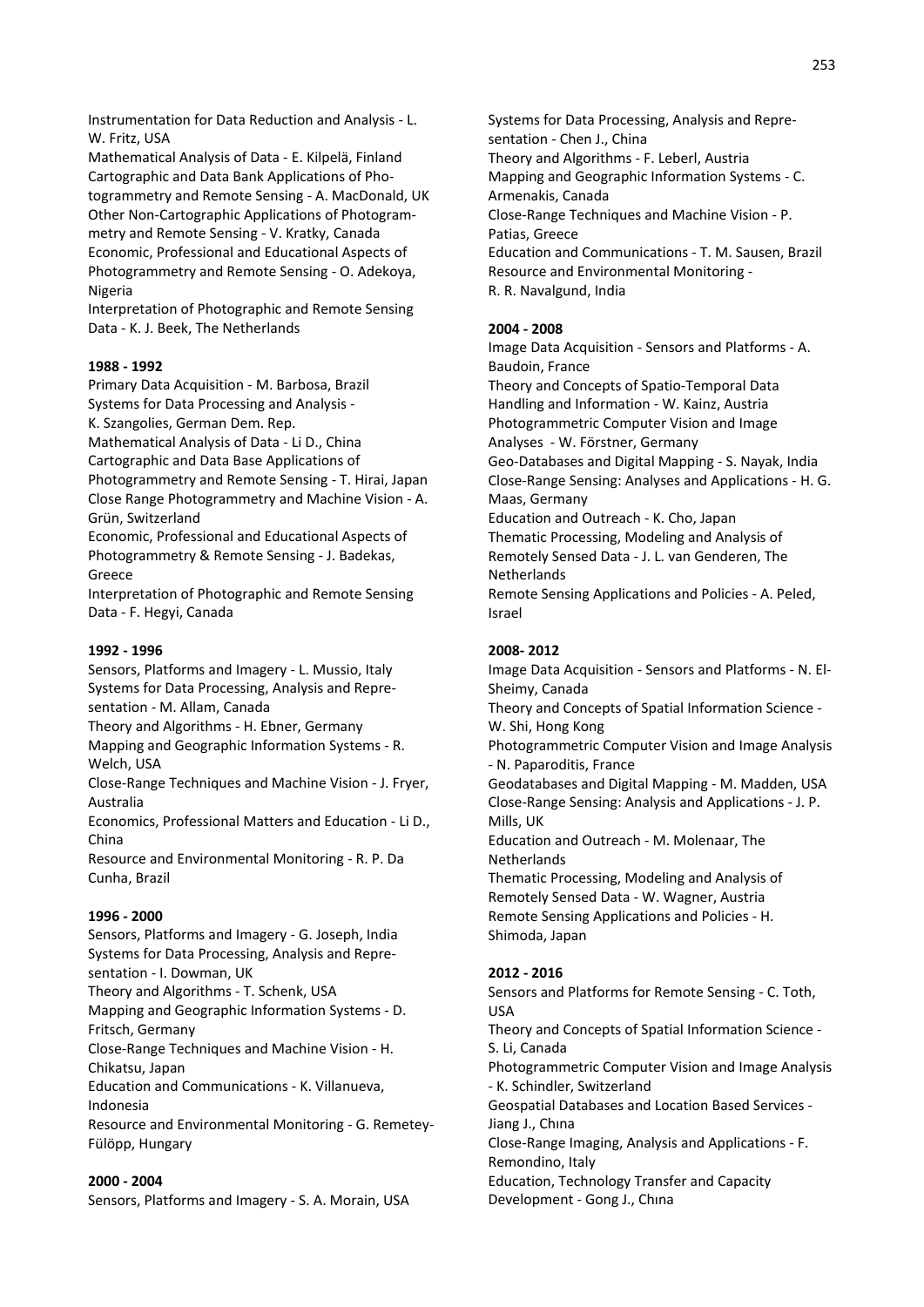Thematic Processing, Modeling and Analysis of Remotely Sensed Data - F. Sunar, Turkey Remote Sensing Applications and Policies, V. K. Dadhwal, India

#### **2016 - 2020**

Sensor Systems - Stefan Hinz, Germany, R. Q. Feitosa, Brazil

Photogrammetry - F. Remondino, Italy, T. Fuse, Japan Remote Sensing - Jiang J., China, A. Shaker, Canada Spatial Information Science - S. Zlatanova, The Netherlands, S. Dragicevic, Canada Education and Outreach - A. S. Kumar, India, P. L. N. Raju, India

#### **Chronology of TIF - The ISPRS Foundation**

The ISPRS Foundation, Inc. (TIF) is an independently registered entity that has been established to provide financial assistance and in-kind support solely for benevolent purposes that are pursued by The International Society for Photogrammetry and Remote Sensing (ISPRS). TIF is a public charity formed to administer an extensive and broadly-based international program that through the raising of funds shall provide grants, scholarships, awards, training supplies and other forms of scientific assistance to qualified individuals and organizations who are pursuing and/or applying knowledge for advancing the sciences and technologies associated with the disciplines embodied by the ISPRS. **Consideration is especially given to support those in developing countries and regions**. Through the public promotion of its philanthropic efforts TIF aims to foster greater international awareness and use of the benefits that applications of the photogrammetry, remote sensing and spatial information sciences produce for public good and to the well-being of humanity and sustainability of the environment.

The ISPRS Foundation solicits donations and provides grants in 12 Categories of benevolence.

TIF is officially designated as a public charity formed for non-profit, educational and scientific purposes under section 501 (c) (3) of the USA Internal Revenue Code and is organized and operated exclusively for benevolent, charitable, scientific, research or educational purposes. TIF shall not pay any salaries or travel expenses for its Trustees and it is limited to spend less than 2% of donations for administrative expenses (office operation, publicity, postage, bank fees, etc.).

The ISPRS Foundation was established at the initiative of First Vice President Lawrence Fritz, following an ISPRS Strategy meeting held by the ISPRS Council in 1998, in order to provide tax deduction incentives for donors to ISPRS for its charity initiatives. The ISPRS Foundation was officially inaugurated at its  $1<sup>st</sup>$  Board of Trustees meeting on 31 March 2004 while its Bylaws were ratification by ISPRS General Assembly in July 2004. A cocktail event to celebrate the establishment of the Foundation was held during the ISPRS Congress in Istanbul, Turkey in July 2004.

Board meetings have been held in March and July 2004, July 2006, 23 July 2007, July 2010, August 2012 and July 2016. Executive meetings are held electronically when required.

#### **Officer Bearers**

| Chair                                        |              |
|----------------------------------------------|--------------|
| John Trinder, Australia                      | 2004-2006    |
| Dieter Fritsch, Germany                      | 2006-2016    |
| Stewart Walker, USA                          | 2016-present |
| <b>Operations Officer</b>                    |              |
| Lawrence Fritz, USA                          | 2004-2006    |
| John Trinder, Australia                      | 2006-present |
| <b>Finance Officer</b>                       |              |
| Ammatzia Peled, Israel                       | 2004-2006    |
| Lawrence Fritz, USA                          | 2006-2011    |
| Marguerite Madden, USA                       | 2011-present |
| <b>Current Trustees</b>                      |              |
| <b>Stewart Walker</b><br>Chair               | 2016-present |
| Fmr Director, Product Initiatives            |              |
| <b>Geospatial eXploitation Products, BAE</b> |              |
| Systems, USA                                 |              |
| John C. Trinder                              | 2004-present |
| <b>Operations Office</b>                     |              |
| University of New South Wales                |              |
| Australia                                    |              |
| <b>Marguerite Madden</b>                     | 2011-present |
| <b>Finance Officer</b>                       |              |
| Center for Geospatial Research (CGR)         |              |
| University of Georgia, USA                   |              |
| Lewis Graham                                 | 2012-present |
| <b>President and Chief Technical Officer</b> |              |
| of GeoCue Corporation, USA                   |              |
| Lawrie Jordan                                | 2014-present |
| Director of Imagery for Esri, USA            |              |